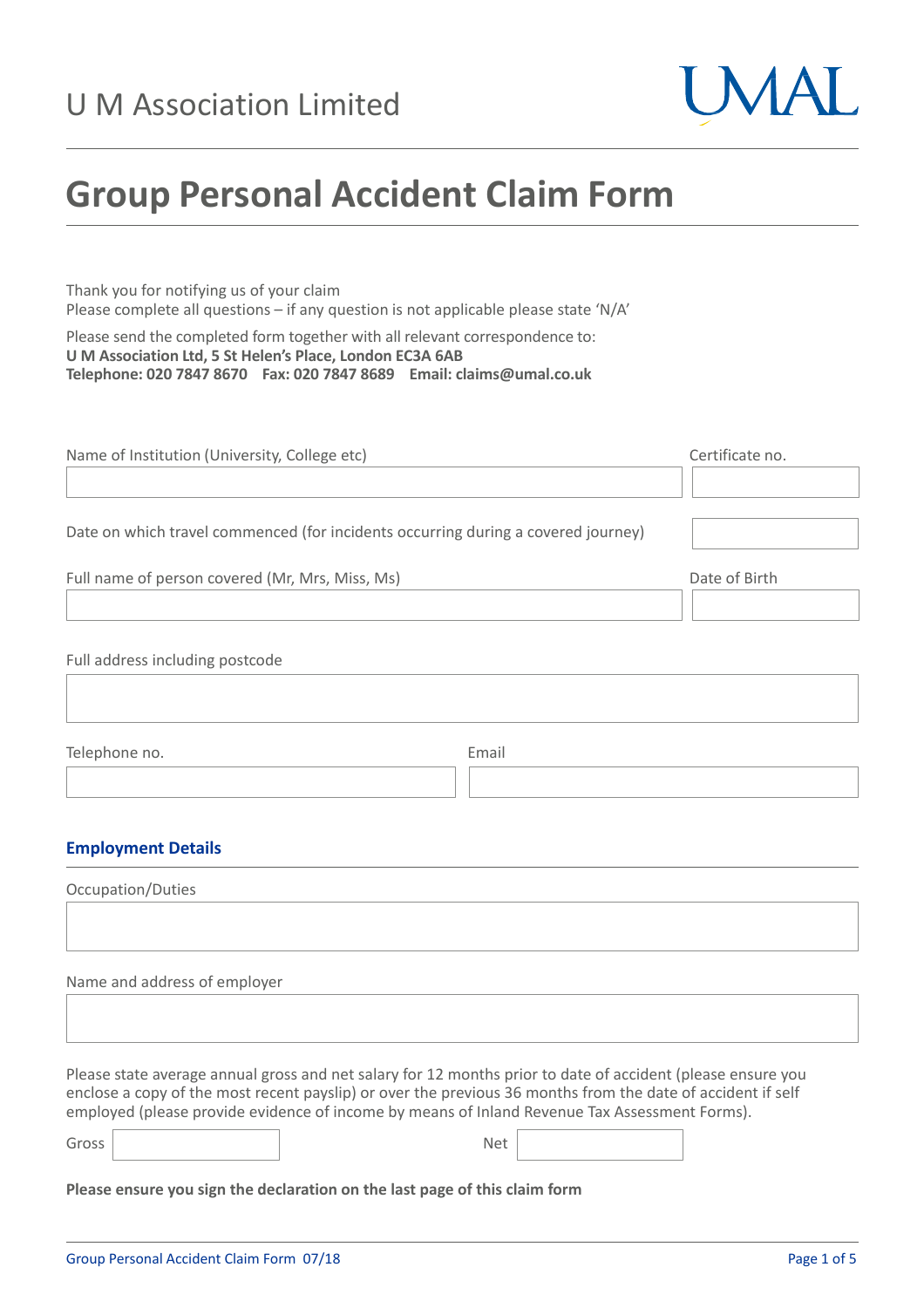# **Accident Details**

|      | Please give exact date and time when injured:                                               |
|------|---------------------------------------------------------------------------------------------|
| Date | Time                                                                                        |
|      | am<br>pm                                                                                    |
|      | Please state:                                                                               |
|      | a) The date the person covered ceased working                                               |
|      | b) The date the person covered returned to work                                             |
| C)   | If the person covered has not returned to work, on which date does<br>he/she hope to do so? |
|      | Please state fully:                                                                         |
|      | a) Where the accident occurred                                                              |
|      |                                                                                             |
|      | b) How the accident occurred                                                                |
|      |                                                                                             |

# c) The injuries sustained

| Has the person covered previously claimed under this or similar policy? | YES <sup>I</sup><br><b>NO</b> |
|-------------------------------------------------------------------------|-------------------------------|
| If 'YES', please give details                                           |                               |

Please give the name, address and policy number of any other insurance that may cover this injury or illness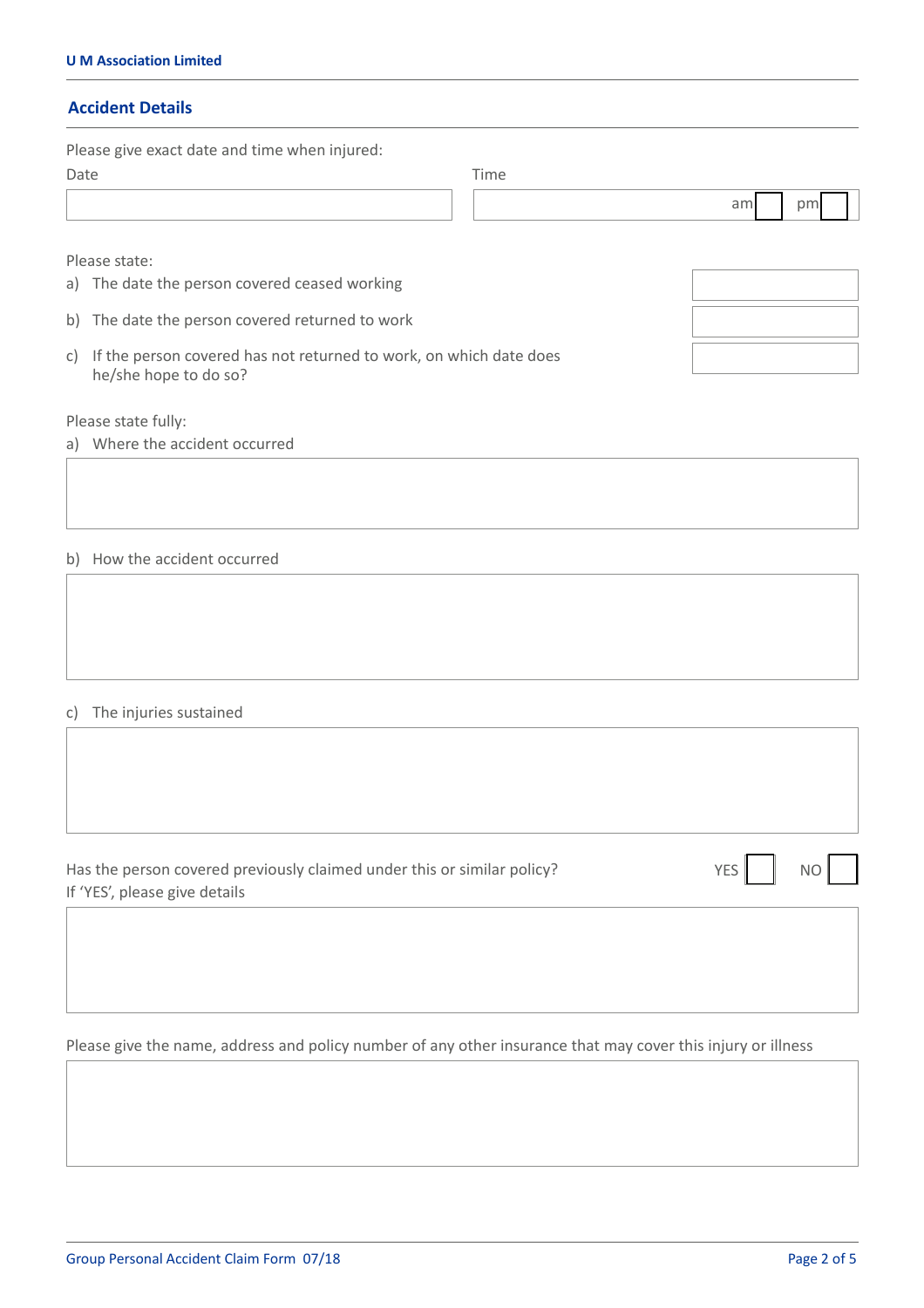#### **Hospital Statement**

**Only to be completed if claiming hospitalisation benefit. This section must be fully completed by hospital medical staff or records. Any fee for completion of this section is responsibility of the person covered**.

a) Type of hospital/ward

| b) Name of doctor or consultant in charge                                                             |
|-------------------------------------------------------------------------------------------------------|
|                                                                                                       |
| Released<br>The dates admitted and released:<br>Admitted<br>C)                                        |
| d) Was any period spent in intensive care?<br>YES<br>From<br><b>NO</b><br>To                          |
| e) Was the patient subsequently confined to their home on medical grounds?<br><b>YES</b><br><b>NO</b> |
| If 'YES', please give dates:<br>From<br>To                                                            |
| Is there any additional information, which you feel is relevant?                                      |
|                                                                                                       |
|                                                                                                       |
|                                                                                                       |
|                                                                                                       |
|                                                                                                       |

| Signature | Date                      |
|-----------|---------------------------|
|           | Position held in hospital |
|           | Qualifications            |

#### **Please use validation stamp or complete in block capitals:**

| Hospital name | <b>Validation Stamp</b> |
|---------------|-------------------------|
| Address       |                         |
|               |                         |
|               |                         |
|               |                         |
| Telephone no. |                         |

Thank you for your assistance in completing this form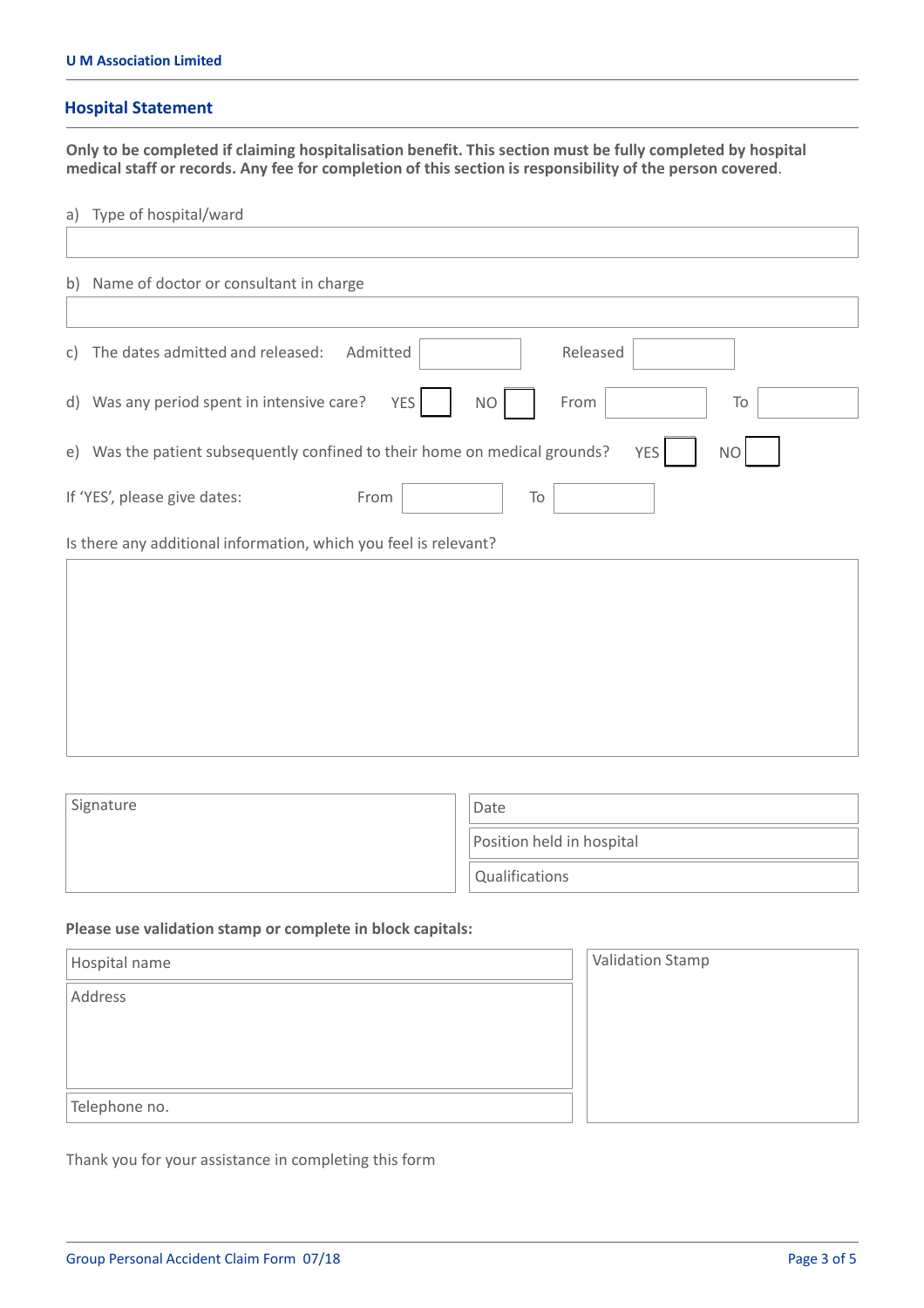# **Doctor's Statement**

| This section must be fully completed by attending doctor. Any fee for completion is the responsibility of the<br>person covered.<br>Patient's name (Mr, Mrs, Miss, Ms)      |        |                           |                                     |            |                |
|-----------------------------------------------------------------------------------------------------------------------------------------------------------------------------|--------|---------------------------|-------------------------------------|------------|----------------|
| Date of Birth                                                                                                                                                               | Height |                           | Weight                              |            |                |
|                                                                                                                                                                             |        |                           |                                     |            |                |
| Please give full details of injury                                                                                                                                          |        |                           |                                     |            |                |
| Final diagnosis                                                                                                                                                             |        |                           |                                     |            |                |
| When did the patient first receive medical attention for this condition?                                                                                                    |        |                           |                                     |            |                |
| Has the patient ever suffered with this or any similar condition before the present episode?<br>If 'YES', please give details including dates of treatment and consultation |        |                           |                                     | <b>YES</b> | <b>NO</b>      |
| Are you the patient's usual doctor?<br>If 'NO', please give name and address of usual doctor                                                                                |        |                           |                                     | <b>YES</b> | <b>NO</b>      |
| On what date did incapacity commence                                                                                                                                        |        |                           | Is the patient still incapacitated? | <b>YES</b> | N <sub>O</sub> |
| If 'YES', when will the patient be able to return to work?                                                                                                                  |        |                           | If 'NO', when did incapacity cease? |            |                |
| Was the patient hospitalised as a result of this condition?<br>Is there any additional information which you feel is relevant?                                              |        |                           |                                     | <b>YES</b> | <b>NO</b>      |
|                                                                                                                                                                             |        |                           |                                     |            |                |
| Signature                                                                                                                                                                   |        | Date                      |                                     |            |                |
|                                                                                                                                                                             |        | Position held in hospital |                                     |            |                |
|                                                                                                                                                                             |        | Qualifications            |                                     |            |                |
| Please use validation stamp or complete in block capitals:                                                                                                                  |        |                           |                                     |            |                |
| Hospital name                                                                                                                                                               |        |                           | <b>Validation Stamp</b>             |            |                |
| Address                                                                                                                                                                     |        |                           |                                     |            |                |
| Telephone no.                                                                                                                                                               |        |                           |                                     |            |                |

Thank you for your assistance in completing this form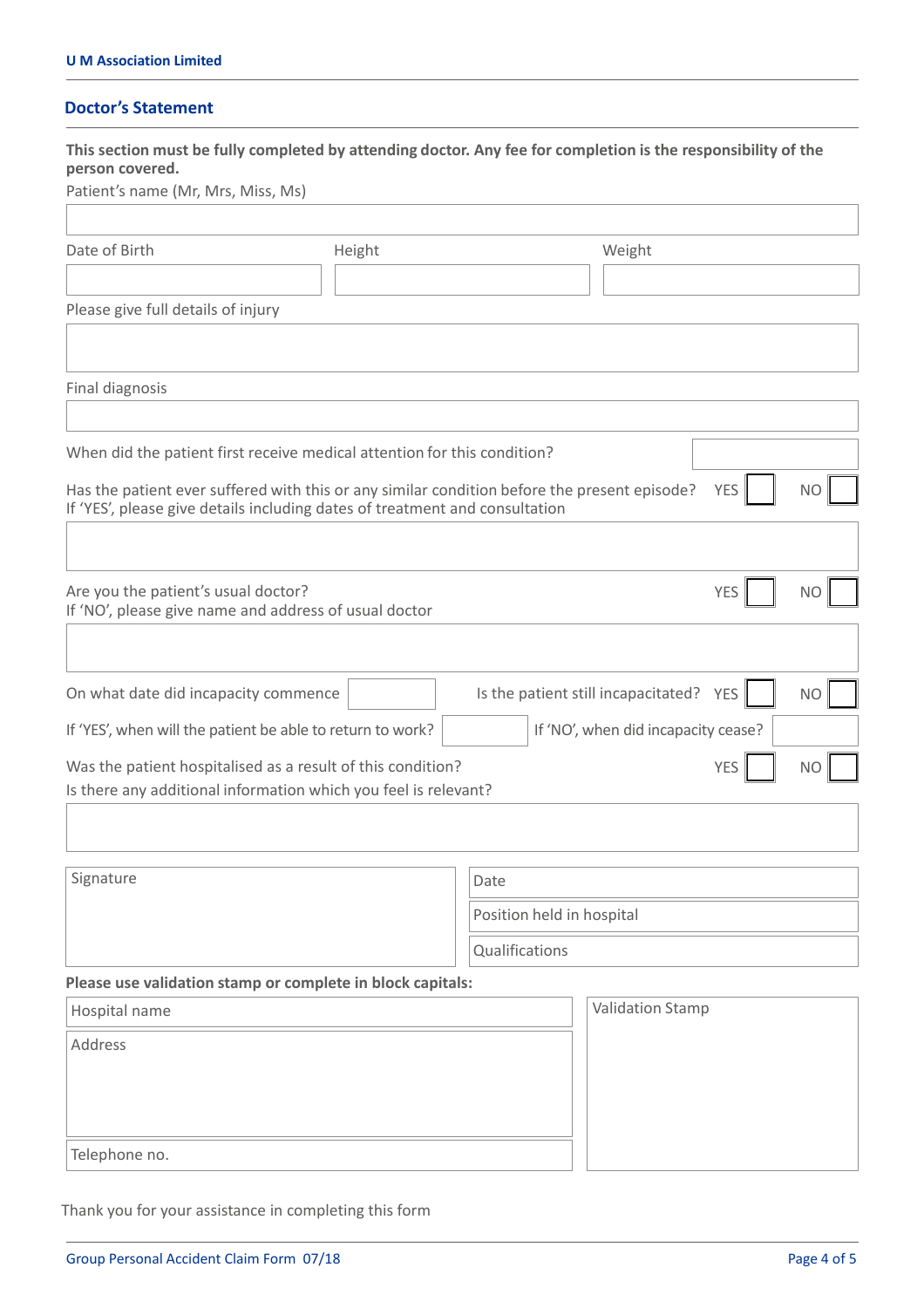#### **Access To Medical Reports Act 1988**

Before a doctor can give a medical report on this claim form, which is a requirement of this claim, the **person covered must give their consent**.

Before giving consent, they should be aware of their rights under the Act which are summarised as follows:

- 1. They may withhold their consent.
- 2. They may see the report before it is sent to us within 21 days from the date of this report.
- 3. They may ask to see the report for up to six months after the report is completed.
- 4. They may ask the doctor to amend any part of the report, which they consider to be incorrect or misleading. If the doctor does not agree with this request the person covered may attach their comments to this report.

NB The doctor may withhold all or part of this report from the person covered if he considers that they may be physically or mentally harmed by it.

#### **Patient Declaration**

Having been made aware of my statutory rights under the Access to Medical Reports Act 1988 in connection with my claim

- 1. I hereby consent to UMAL seeking medical information from any doctor who at the time has attended me concerning conditions which affect my physical or mental health.
- 2. Please tick the appropriate box

**I DO** wish to see the report before it is sent to UMAL

- I **DO NOT** wish to see the report before it is sent to UMAL
- 3. I authorise such doctor to disclose such information to UMAL.
- 4. I agree that a copy of this consent shall have the validity of the original.
- 5. I agree that any information obtained by UMAL may also be shared, in confidence, with Tokio Marine Kiln Group Ltd.

| Signature | Date |
|-----------|------|
|           |      |
|           |      |
|           |      |

We have updated our [Privacy](https://umal.co.uk/privacy-policy/) Policy, to ensure that we continue to handle your data fairly and lawfully, in accordance with the General Data Protection Regulation that came into force on 25 May 2018.

You can review the updated Privacy Policy [here.](https://umal.co.uk/privacy-policy/)

The Privacy Policy includes information and guidance, such as:

- How we collect, use and store your personal data;
- Your rights in connection with our collection, use and storage of your personal information;
- The circumstances under which we may be obliged to share your personal data with third parties.

By signing this form, you are consenting to the terms of our Privacy Policy.

If you have any questions about our Privacy Policy, you can contact the Data Protection Officer on 020‐7847 8670, or by email to DPO@umal.co.uk, or by writing to the Data Protection Officer at 5 St Helen's Place, London EC3A 6AB.